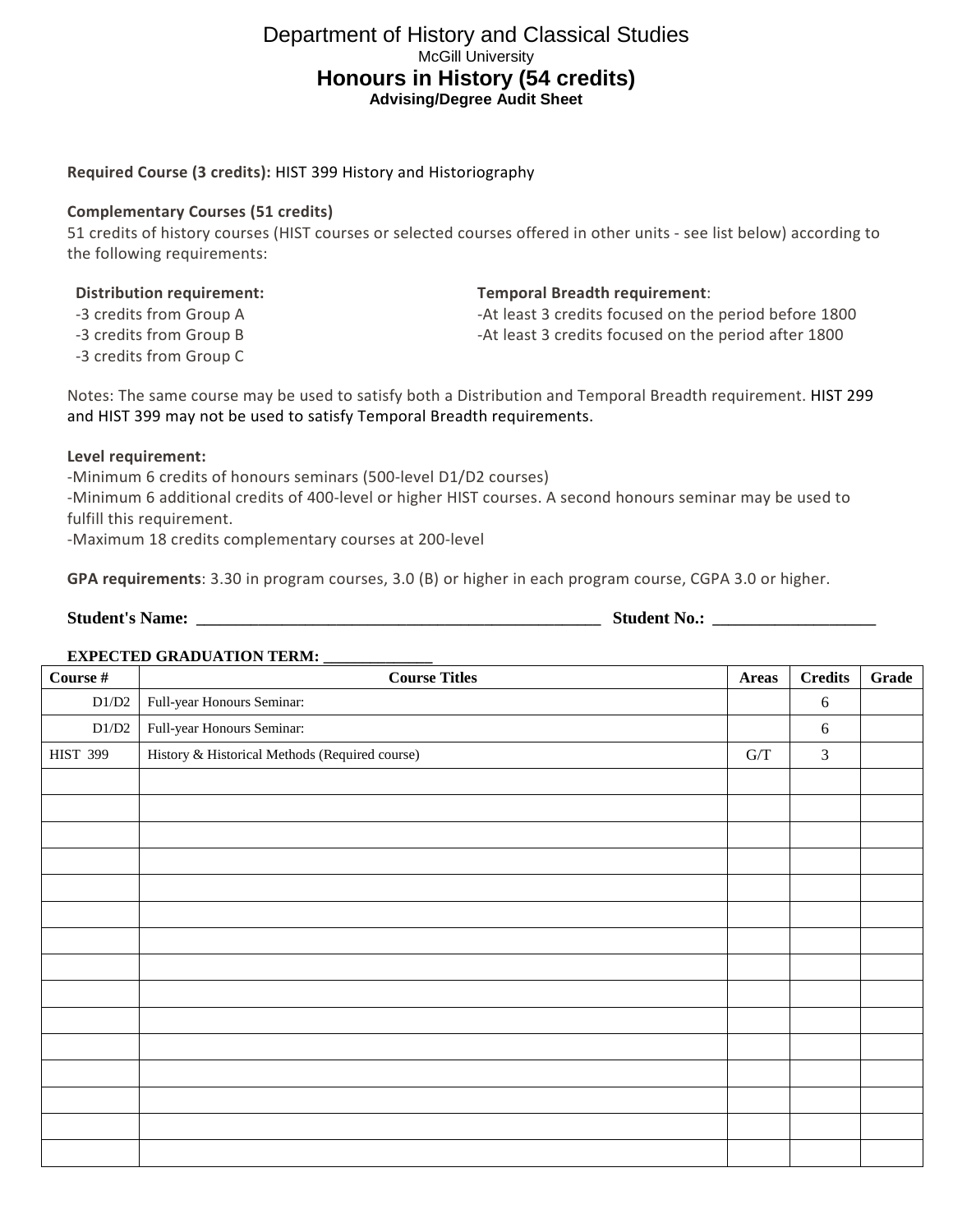| Program Adviser's signature when approved for graduation: ______________________<br>Date: the contract of the contract of the contract of the contract of the contract of the contract of the contract of the contract of the contract of the contract of the contract of the contract of the contract of the cont |  |  |  |  |
|--------------------------------------------------------------------------------------------------------------------------------------------------------------------------------------------------------------------------------------------------------------------------------------------------------------------|--|--|--|--|

\_60\_

# **Additional Information:**

Students in an honours program should see a program adviser to plan a program that suits their needs. Please consult the department website for advising office hours. Fill in the advising/audit program form available on the departmental website with courses taken to date and bring with you to an advising appointment: http://www.mcgill.ca/history/undergraduate/programs

*Further program information (as found on the eCalendar and on our departmental website):*

### **Honours Seminars**

Honours seminars (these are listed with their thematic area). Each Honours seminar comprises a 6-credit full-year course with a D1/D2 course number. The second term component (D2) includes the completion of a major research paper based substantially on primary-source research.

# **Cognate course allowance:**

6 credits of non-HIST courses directly related to the student's program may be counted as complementary courses for the program with signed Program Adviser permission.

**Notes:** 200-level cognate courses count against the 15-credit limit of 200-level courses allowed for the program. Cognate courses may not be used to replace 400-level or 500-level requirements. Courses listed in the complementary course list as HIST equivalent (e.g. [CLAS 304\)](https://mcgill.ca/study/2019-2020/courses/clas-304) are counted as HIST courses, not as "cognate" courses.

Important note: Advanced Placement or International Baccalaureate credits may not be included in the overall credit requirement for history programs. **If you take the same Special Topics Course twice, you must advise the History Student Affairs Coordinator, who will confirm with Faculty advising that the course content is different. This will ensure that the course is included in both your final credit count and GPA calculation.**